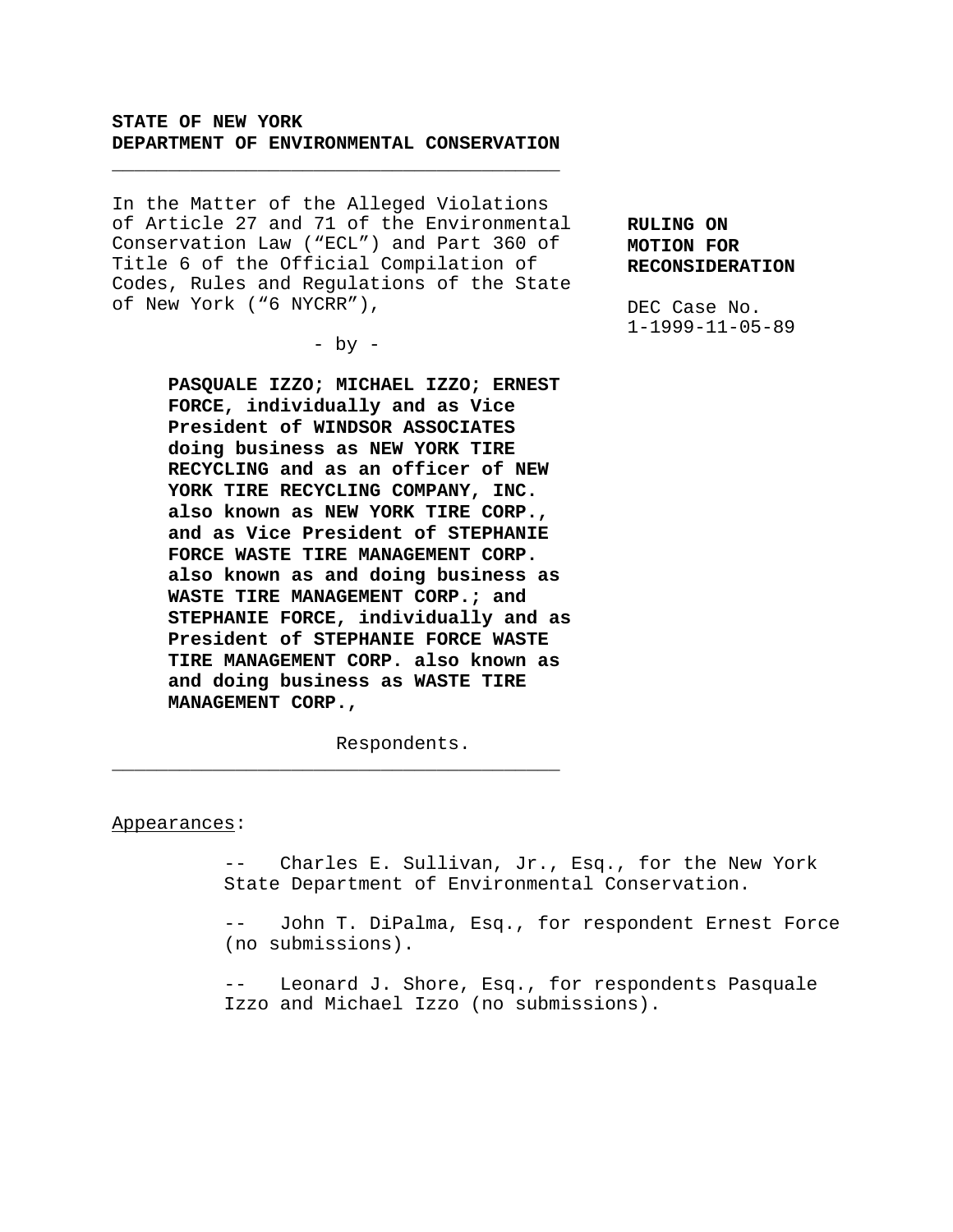## RULING ON MOTION FOR RECONSIDERATION

By letter dated December 5, 2005, staff of the Department of Environmental Conservation ("Department") moves for reconsideration of certain portions of my December 1, 2005 ruling on motion for order without hearing ("Ruling"). In the alternative, staff requests that the Commissioner grant leave to appeal from the ruling. $<sup>1</sup>$  Respondents filed no response to</sup> staff's motion.

Reconsideration is appropriate only where the decision maker overlooked or misapprehended the facts or the law, or for some reason mistakenly arrived at an earlier decision (see Matter of Mayer v National Arts Club, 192 AD2d 863, 865 [3d Dept 1993]; Foley v Roche, 68 AD2d 558 [1st Dept 1979]; CPLR 2221[a]; see also Matter of Village of Elbridge, Commissioner's Ruling on Motion for Reconsideration, Sept. 26, 1995, at 1; Matter of Kingston Oil Supply Co., Commissioner's Ruling on Motions for ALJ's Recusal and Reconsideration, Jan. 20, 1995, at 3-4). Reconsideration is not an opportunity to reargue points that were already considered and rejected, to present arguments that could have been made in the first instance but were not, or to assume a different position inconsistent with that taken on the original motion (Elbridge, at 1; Mayer, 192 AD2d at 865; Foley, 68 AD2d at 567-568). Motions for reconsideration are addressed to the discretion of the original decision maker (see Mayer, 192 AD2d at 865; Foley, 68 AD2d at 567).

In the December 1, 2005 ruling, I held that Department staff demonstrated its entitlement to judgment as a matter of law on the issue of the liability of respondents Pasquale Izzo, Michael Izzo, and Ernest Force (collectively "respondents") for the first and second causes of action alleged in the June 1, 2000 verified amended complaint. On the motion, staff established that (1) beginning in December 1987, respondents violated 6 NYCRR former  $360.2(b)$  and 6 NYCRR  $360-1.7(a)(1)$  by owning or operating a solid waste management facility without a Part 360 permit, and (2) since at least October 2, 1990, respondents violated 6 NYCRR 360-13.1(b) by engaging in the storage of 1,000 or more waste

<sup>1</sup> This ruling only considers Department staff's motion for reconsideration, which is addressed to the Chief Administrative Law Judge. As provided for later, this ruling and the December 1, 2005 ruling will be forwarded to the Commissioner for consideration of staff's motion for leave to appeal, which is addressed solely to the Commissioner.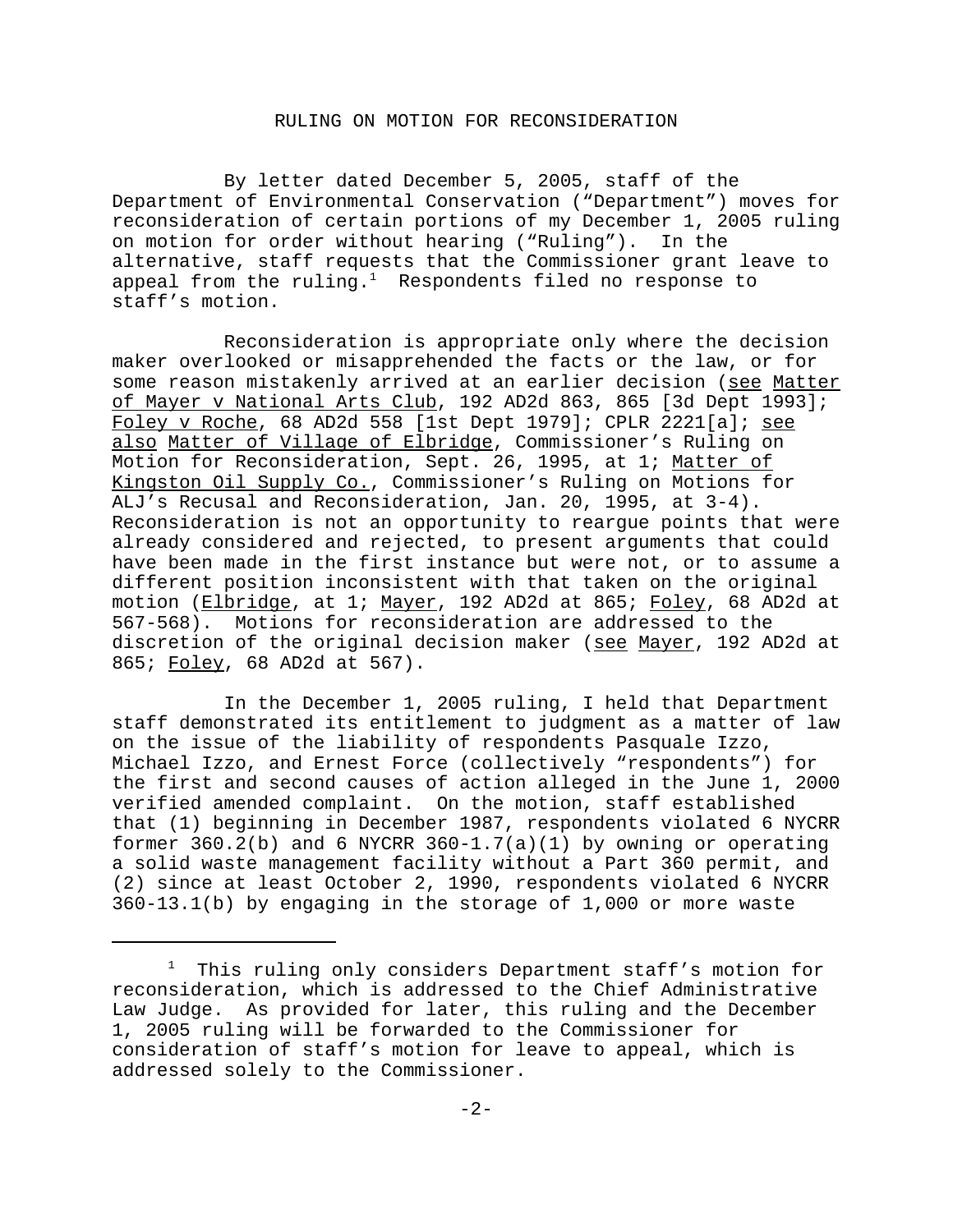tires at a time without a permit. I also held that as a result of the violations established, Department staff was entitled to a determination that respondents owned or operated a "noncompliant waste tire stockpile" as that term is defined by Environmental Conservation Law ("ECL") § 27-1901(6).

Accordingly, I granted staff's motion on the issue of liability. Because issues of fact were raised, however, relevant to certain aspects of penalty and other remedial relief, I otherwise denied the motion and directed that a hearing be convened to assess the amount of penalties and appropriate remedial relief (see 6 NYCRR 622.12[f]).

On its motion for reconsideration, Department staff argues that certain issues concerning penalty and the remedial relief sought by the Department could have been determined on the prior motion. I agree that respondents failed to raise triable issues of fact concerning most of the penalty phase issues. However, I essentially reserved decision on all issues related to the penalty phase of the proceeding, due to the existence of some triable factual issues relevant to the penalty phase. This approach does not constitute error. As is clear from the Department's enforcement proceeding regulations, a bifurcation of the liability phase and penalty phase on a motion for order without hearing is contemplated when fact issues solely related to the penalty phase are raised (see 6 NYCRR 622.12[f]). My prior ruling is consistent with this regulation.

Nevertheless, because Department staff's motion for reconsideration suggests that the prior ruling identified triable issues not so identified, I conclude that it is "practicable" at this stage to clarify those penalty phase issues that are established as a matter of law, and specify those issues that will be subject to adjudication (6 NYCRR 622.12[e]; see also Elbridge, at 1 [reconsideration may be used to clarify underlying decision]). I also conclude that such clarification will help to narrow the issues for the Commissioner when considering staff's request for leave to appeal from my ruling. Accordingly, I grant staff's motion for reconsideration. For the reasons that follow, upon reconsideration, I modify the prior ruling in part and otherwise adhere to my prior determination.

Department staff argues that the ruling erred in holding that triable issues of fact were presented on the issue of respondents Pasquale and Michael Izzo's (the "Izzo respondents") obligation to remediate the site. Specifically, staff contends it was error to conclude that issues of fact were raised concerning whether the waste tires on the surface of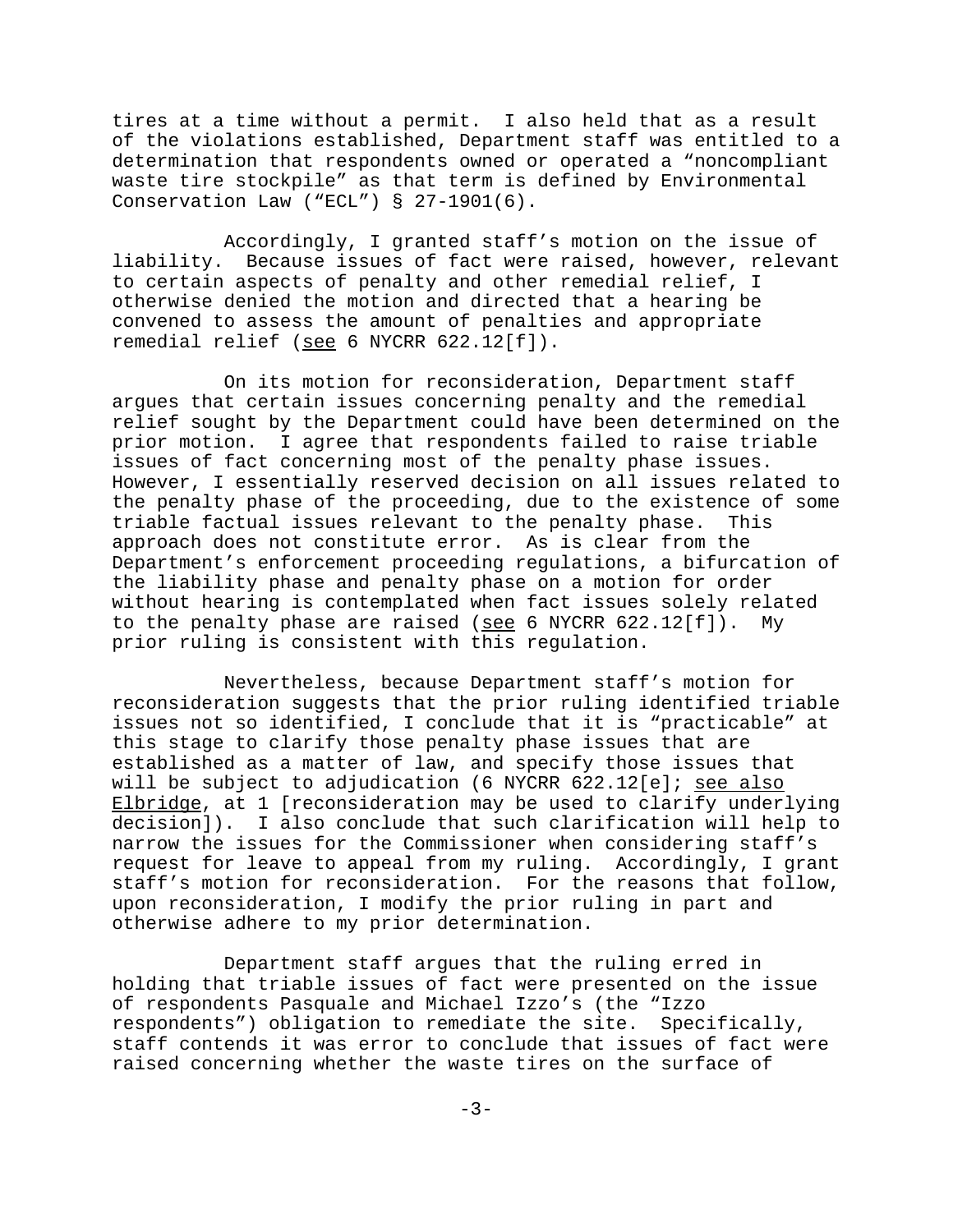respondents' site must be removed and disposed of properly. Respondents did not raise any triable issues of fact concerning staff's request that tires on the surface of the site be removed by the Izzo respondent, and no such issue was found. Thus, that issue will not be a subject of the penalty phase hearing. Moreover, no triable issues were raised concerning the Izzo respondents' ownership of the site and their corresponding joint and several obligation to remove the tires from the surface of the site.

Similarly, based upon the determination of the Izzo respondents' joint and several liability for the ECL violations alleged in the complaint, Department staff made a prima facie showing of its entitlement to a determination prohibiting the Izzo respondents from accepting any more waste tires at the site (see ECL 71-2703[1][a]; Matter of Wilder, ALJ Ruling/Hearing Report, at 17-18, adopted by Commissioner's Order, Nov. 4, 2004), and no triable issue was raised in opposition. Staff also demonstrated its entitlement to summary judgment on its request that the Izzo respondents be directed to refrain from interfering with the Department in the event the State must assume the removal and disposition of the surface tires, to reimburse the State the full amount of any expenditures incurred by the State for such abatement, $^2$  and to post financial security to secure performance of respondents' remedial obligations.

With respect to the penalty-phase fact issues I previously determined to be triable, I adhere to my prior ruling. As to the shredded tires buried at the site, the ruling holds that triable issues of fact exist concerning the need for their removal. That determination was based, in part, upon prior ALJ rulings in this case holding that triable issues were raised concerning the necessity of removing the buried tires (see Ruling, at 17 [citing ALJ Ruling on Motion, Feb. 26, 2001, at 4; ALJs' Ruling on Motion, Oct. 1, 2001, at 4-5]). Those rulings were not appealed to the Commissioner and, thus, constituted "law of the case" for the February 11, 2005 motion for order without hearing (see People v Evans, 94 NY2d 499, 501-505 [2000]; Kreuger

<sup>&</sup>lt;sup>2</sup> With respect to the Izzo respondents' obligation to reimburse the State for abatement costs, staff seeks to withdraw that request for relief on this motion for reconsideration. The withdrawal is a new matter that could have been raised on the original motion, and is not an appropriate matter for consideration on this motion for reconsideration. Staff remain free, however, to withdraw the request for relief during any subsequent proceedings.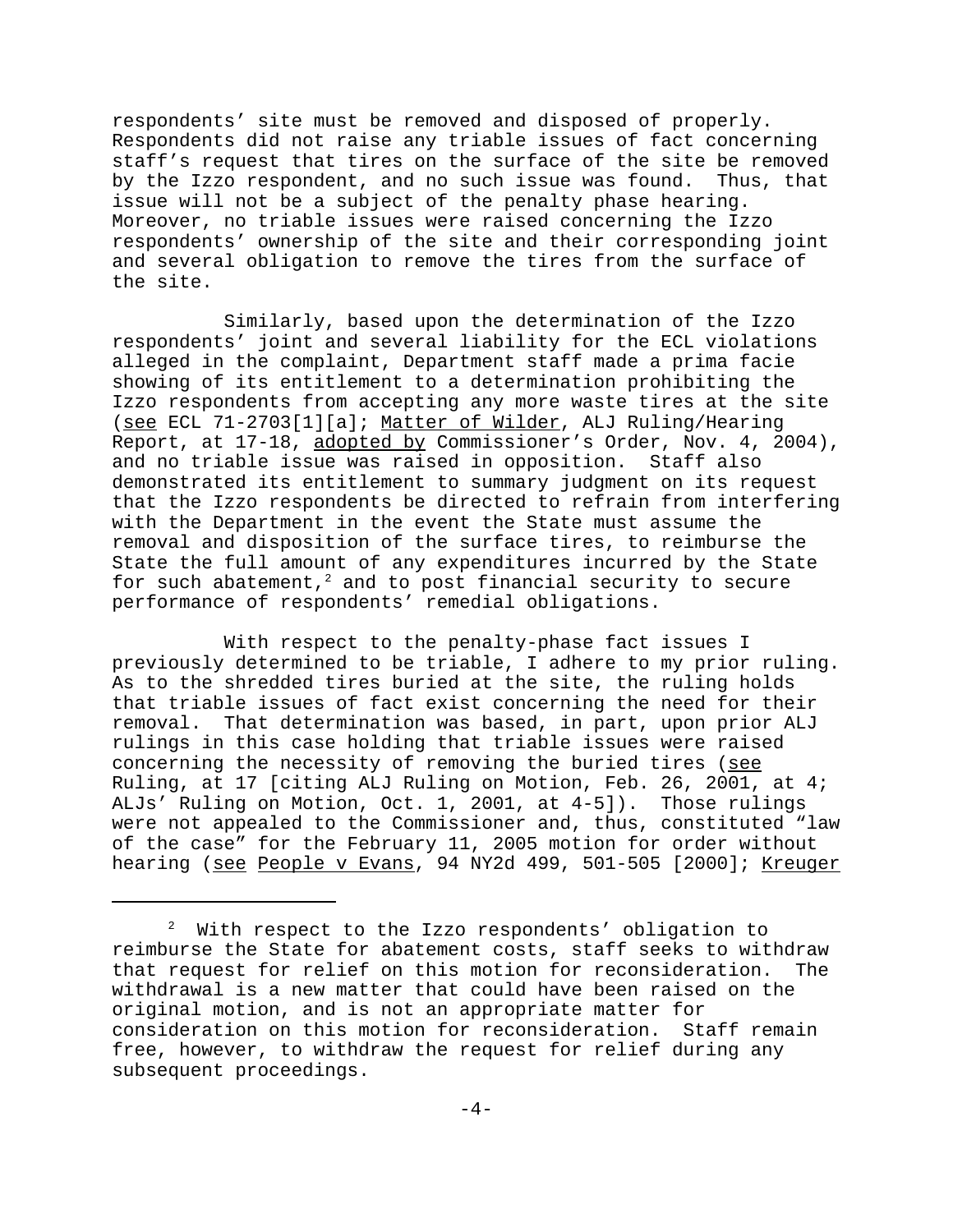v Kreuger, 78 AD2d 692, 693 [2d Dept 1980] [earlier determination that issues of fact required a hearing obliged subsequent judge, under doctrine of law of the case, to hold the previously ordered hearing and to resolve the disputed factual issues]; see also Matter of Bath Petroleum Storage, Inc., ALJ Ruling on Motion to Clarify Affirmative Defenses, Jan. 27, 2005, at 9 [applying law of the case doctrine]). Those rulings were further supported by new evidence submitted by respondent Force in opposition to the February 2005 motion. Thus, under the law of the case doctrine, the hearing previously ordered must be held, and respondents permitted to make their record.

Nothing in staff's motion for reconsideration persuades me that the application of the law of the case doctrine in the prior ruling was error. As an initial matter, staff could have, but did not, argue on the prior motion for order without hearing that Supreme Court, Suffolk County's 1990 order alone serves as a basis to order removal of the buried shredded tires. Thus, this argument should not be considered for the first time on this motion for reconsideration. In any event, although Supreme Court recited the existence of tire piles towering 20 feet high above the surface of the ground, and extending some thirty feet below the ground, the court does not reference the existence of shredded tires buried at the site (see Town of Smithtown v Force, Sup Ct, Suffolk County, Oct. 2, 1990, Cannavo, J., Index No. 90- 15859, at 2). Thus, is it not clear that the court's order directed removal of the buried shredded tires that are the subject of the present proceeding. Moreover, if the court order had directed removal of the shredded buried tires at issue here, that order would have been available to staff in opposition to the motions decided by the ALJs in 2001. Yet, no evidence exists that the 1990 court order was raised or considered on those motions.

Second, Department staff argues that enactment of the Waste Tire Management and Recycling Act of 2003 (ECL art 27, title 19 ["2003 Act"]) has resulted in the requirement that all waste tires be removed from noncompliant waste tire stockpile sites without regard to whether those tires present an environmental, public safety, or health threat. In essence, staff argues that the ALJs' 2001 rulings were overruled by the 2003 Act. However, I do not read the 2003 Act's abatement provisions as having the effect staff argues. Prior to the 2003 Act's adoption, the Department was and remains authorized to require the taking of such remedial measures "as may be necessary or appropriate" to address violations of ECL article 27 (ECL 71- 2727[1]; see Matter of New York Pub. Interest Research Group, Inc. v Town of Islip, 71 NY2d 292, 306 [1988]). This specific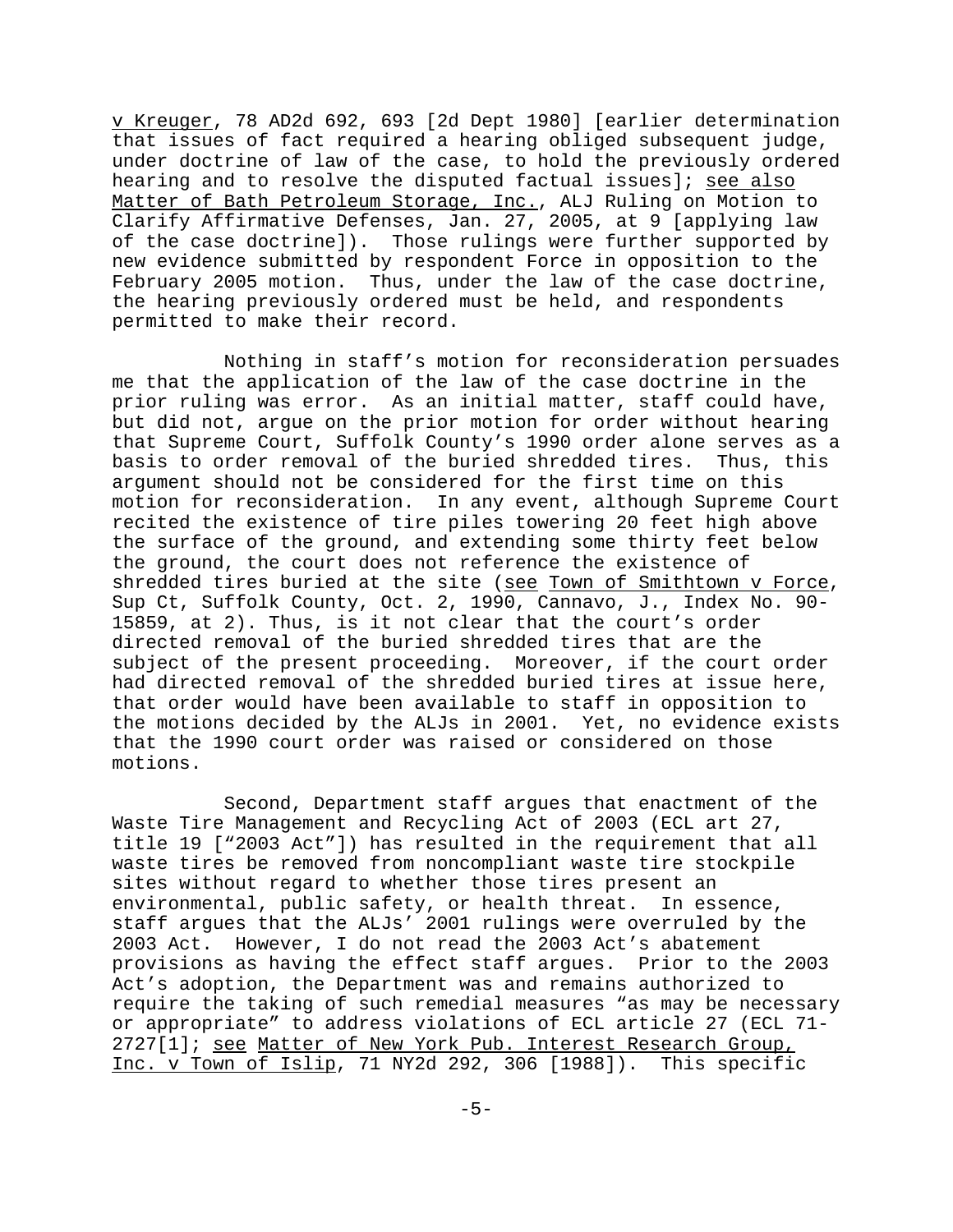authority is in addition to the general authority of the Department to prevent and abate all water, land and air pollution (see, e.g., ECL 3-0301[1][i]). Although the remedial powers of the Department are broad, they are not unlimited, constrained as they are by the "necessary or appropriate" limitation.

Similarly, the abatement provisions of the 2003 Act are not without qualification. The 2003 Act defines "abatement" as the removal of a "sufficient" number of waste tires from a noncompliant waste tire stockpile and restoration of the site to a condition that is "in substantial compliance" with the rules and regulations administered by the Department (ECL 27-1901[1]). The quoted language does not establish an unequivocal requirement that all waste tires must be removed, regardless of the environmental, public safety or health threat posed by the tires. Moreover, staff does not cite to a provision of the Department's regulations governing waste tire storage facilities that prohibits the burial of waste tires (see 6 NYCRR subpart 360-13). Both subpart 360-13 and the 2003 Act itself contemplate the burial of waste tires, albeit subject to the Department's approval and only as a last resort (see ECL 27-1911[2]; 6 NYCRR 360-13.2[i][7]).

Accordingly, the Department's abatement powers are not unqualified, and a respondent may seek to challenge the "necessity or appropriateness" of the abatement plan sought to be imposed by staff, and establish that respondent's alternative is in "substantial compliance" with the Department's regulations. Of course, whether a respondent succeeds in proving its case by a preponderance of the evidence after a hearing is another matter. Nevertheless, having raised a triable issue of fact relevant to the remediation requested by staff, respondents are entitled to make their record, even if they ultimately do not prevail on the merits.

Nothing in the administrative case law cited by staff compels the conclusion that the Department's proposed remediation cannot be challenged. In those cases where respondents defaulted or otherwise failed to oppose motions for orders without hearing, the issue of appropriate remediation would not have been joined (see, e.g., Matter of Parent, Jr., Commissioner's Order, Oct. 5, 2005 [motion for default judgment]; Matter of Wilder, Commissioner's Order, Nov. 4, 2004 [unopposed motion for order without hearing]). In those matters where the respondents did appear, respondents apparently did not oppose the remedial relief sought by staff (see, e.g., Matter of Eagle, Commissioner's Order, March 11, 2003; Matter of Doran, Commissioner's Order, Sept. 12, 2002). Moreover, in **Eagle** and Doran, the ALJs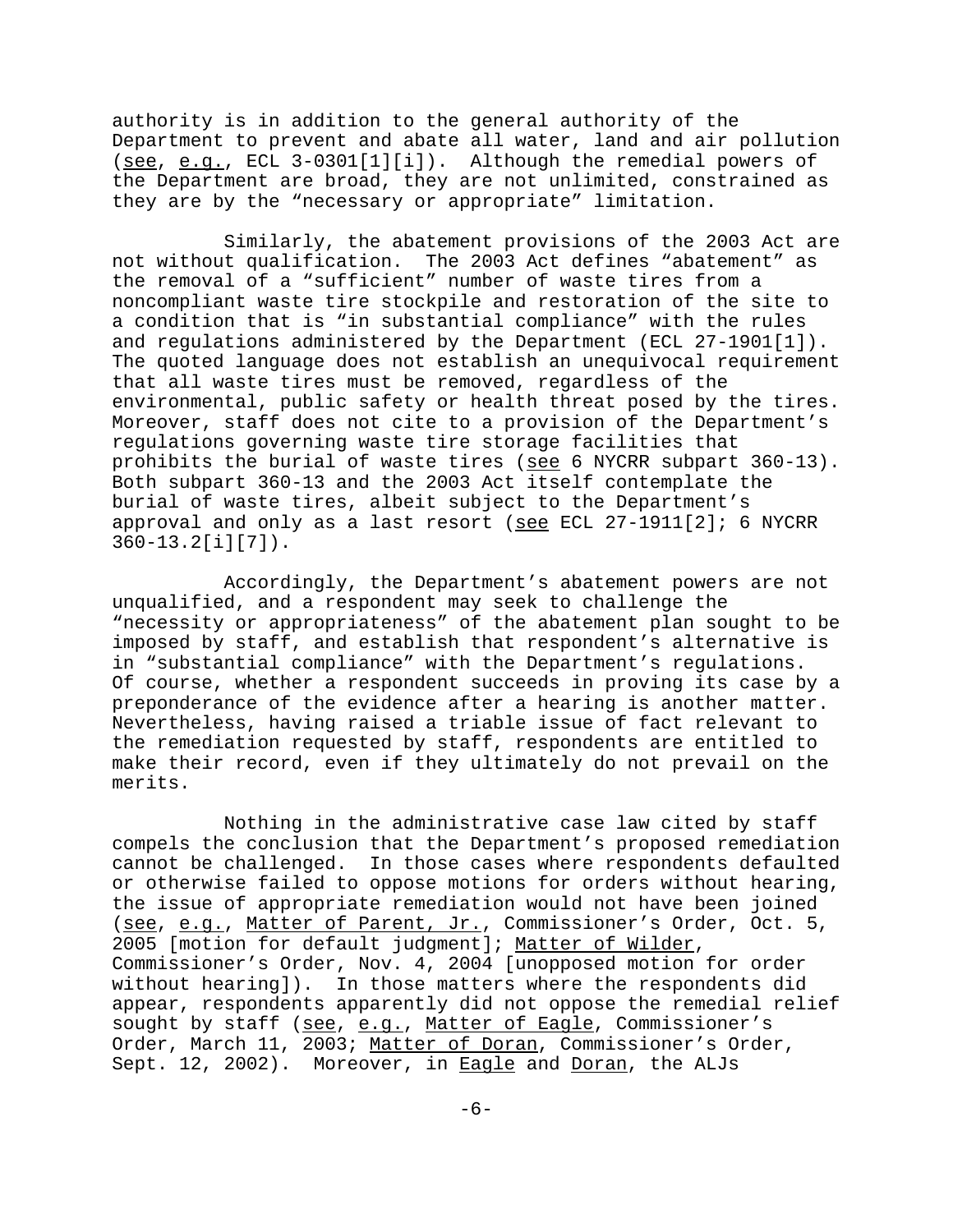expressly held, and the Commissioner agreed, that the need for the requested remediation was demonstrated by the risk of fire and risk to public health posed by the waste tires (see Eagle, ALJ Hearing Report, at 7; Doran, ALJs' Hearing Report, at 13). These cases do not stand for the proposition that removal of all waste tires, without regard to the environmental, public health, or safety threat posed by such tires, is required as a matter of law, or that respondents are precluded from raising issues of fact concerning the necessity or appropriateness of the remedial measures sought by staff.

Finally, equally unpersuasive is staff's argument that the question whether the buried shredded tires pose a public health, safety, or environmental threat arose in this proceeding in the context of a negotiated settlement and, accordingly, was somehow withdrawn upon the failure of the agreement. Review of the prior rulings clearly indicates that the threat posed by the buried shredded tires was a litigated issue that the parties did not resolve. Indeed, it was Department staff that raised triable issues of fact concerning the necessity of the buried tires' removal.

With respect to the penalty to be imposed on the Izzo respondents, I adhere to my prior determination. Although staff's stipulation to waive any penalty attributable to violations occurring before October 2, 1990 is a new matter not reviewable on this reconsideration motion, staff is not precluded from waiving that portion of the penalty in subsequent proceedings. With respect to respondent Force, my prior determinations also remain undisturbed. Although respondent Force is jointly and severally liable with the Izzo respondents for the violations established in the December 2005 ruling, fact issues remain concerning respondent Force's ability to comply with remedial obligations staff seeks to impose, and the appropriate level of penalties to be assessed. Again, staff's stipulation to the accuracy of respondent Force's showing of financial inability to pay is not appropriately considered for the first time on this motion for reconsideration.

On a procedural note, to the extent staff's motion for reconsideration can be read as seeking a partial order from the Commissioner at this stage of the proceeding, ordinarily, both the liability and penalty phases are completed by the ALJ before a hearing report is forwarded to the Commissioner for issuance of an order (see 6 NYCRR 622.12[d], [f]). Nothing in staff's February 2005 motion sought or justified a deviation from this procedure.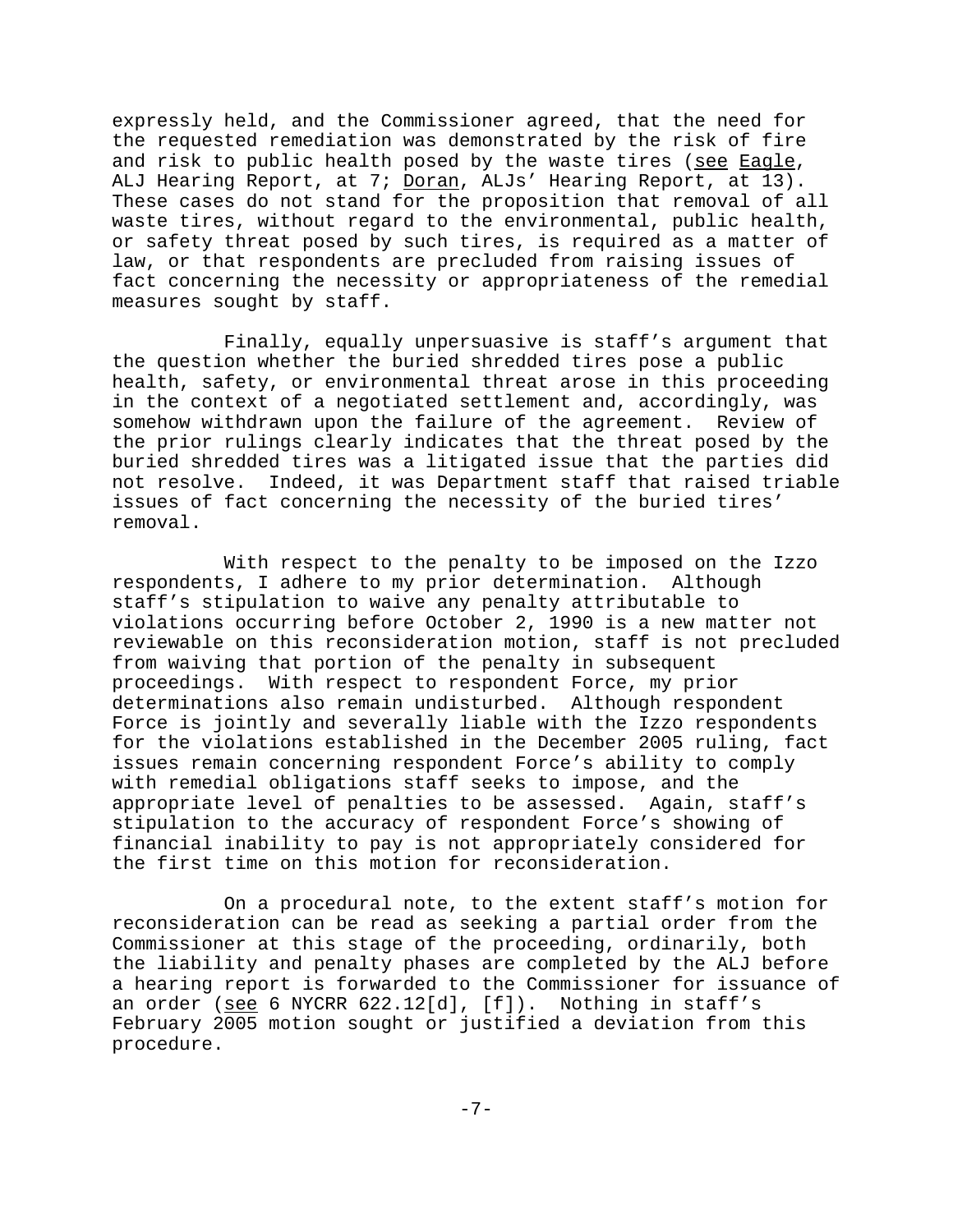## CONCLUSIONS OF LAW

In addition to conclusions of law 1 through 9 in the December 1, 2005 ruling, the legal issues that can be determined on this motion (see 6 NYCRR 622.12[e]) are as follows:

10. Department staff established its entitlement to a determination prohibiting the Izzo respondents from accepting any more waste tires at the site. Respondents failed to raise a triable issue of fact on this point.

11. Department staff established its entitlement to a determination that the Izzo respondents are jointly and severally responsible for the proper removal and disposal of the waste tires from the surface of the site.

12. Department staff established its entitlement to summary judgment on its request that the Izzo respondents be directed to refrain from interfering with the Department in the event the State must assume abatement of the surface tires, to reimburse the State the full amount of any expenditures incurred by the State to abate the tires on the surface, and to post financial security to secure performance of respondents' remedial obligations in an amount to be determined during the penalty phase hearing.

13. The obligations referred in paragraphs 10 through 12 above should be imposed in the Commissioner's order issued at the conclusion of the penalty phase hearing.

14. The factual issues to be examined during the penalty phase hearing will be limited to the earliest date of the violations alleged in the first and second causes of action, the severity of the environmental, public health and safety threat posed by the shredded tires buried at the site, the necessity of removing shredded tires buried at the site, respondent Force's ability to comply with remediation obligations, and the appropriate penalty and amount of financial security to be imposed upon respondents.

#### RULING

Department staff's motion for reconsideration is granted and, upon reconsideration, the December 1, 2005 ruling is modified as provided for herein. Both rulings, together with the submissions of the parties and the hearing file, are hereby forwarded to the Commissioner, so that she may rule on Department staff's motion for leave to appeal.